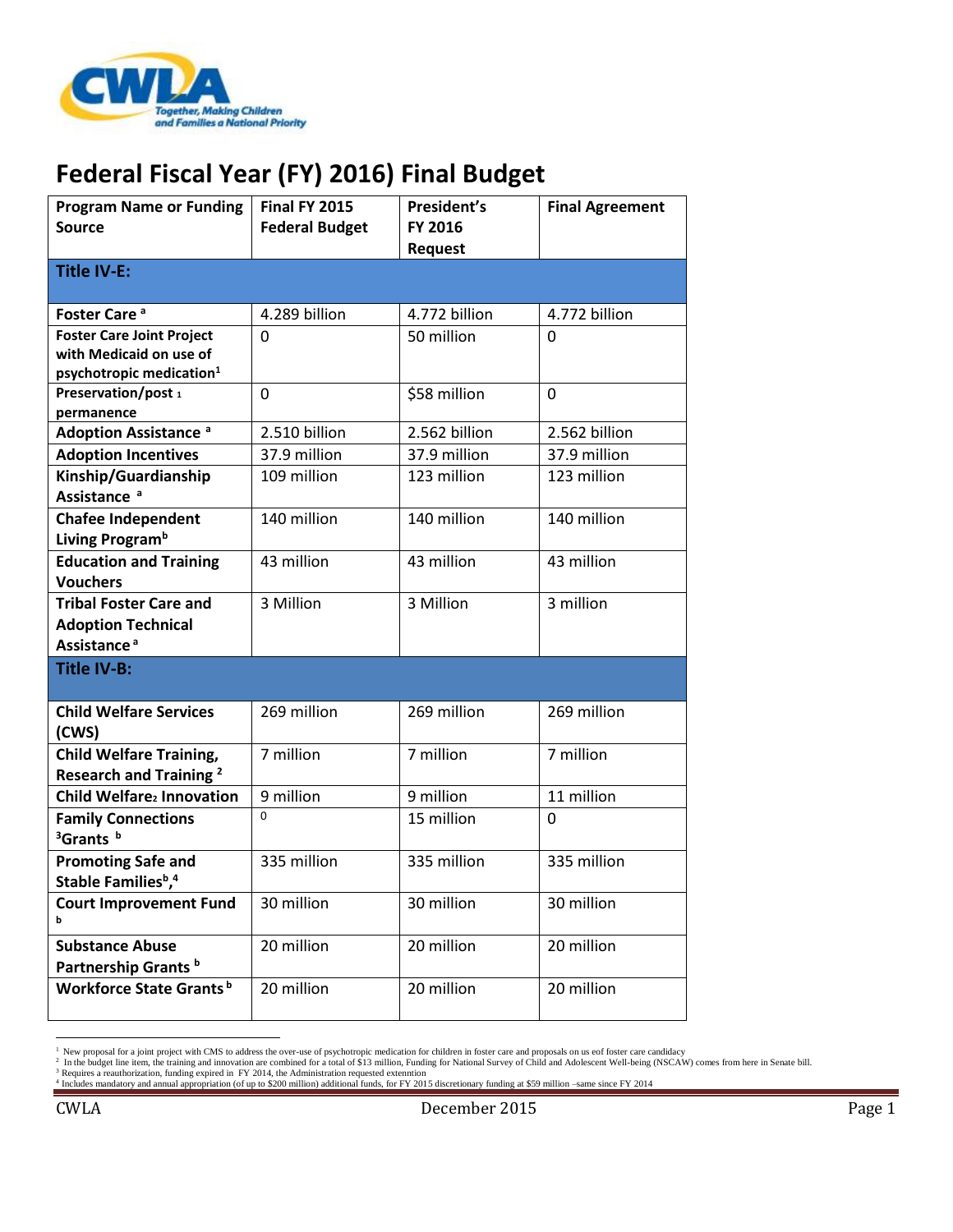| <b>Program Name or Funding</b><br><b>Source</b>                                              | <b>Final Federal</b><br>FY 2015<br><b>Budget</b> | President's<br><b>FY 2016</b><br><b>Request</b> | <b>Final Agreement</b>                                    |  |  |
|----------------------------------------------------------------------------------------------|--------------------------------------------------|-------------------------------------------------|-----------------------------------------------------------|--|--|
| Title IV-A:                                                                                  |                                                  |                                                 |                                                           |  |  |
| <b>Temporary Assistance for</b><br>Needy Families b 5(TANF)                                  | 16.500 billion                                   | 16.500 billion                                  | 16.500 billion                                            |  |  |
| <b>TANF Fatherhood,</b><br><b>Marriage and Family</b><br>Innovation <sup>b</sup>             | 150 million                                      | 150.0 million                                   | 150 million                                               |  |  |
| <b>Child Care and</b><br><sup>7</sup> Development Fund b                                     | 2.917 billion                                    | 6.582 billion                                   | 2.917 billion                                             |  |  |
| <b>Additional Social Security Act Programs:</b>                                              |                                                  |                                                 |                                                           |  |  |
| <b>Home Visitation</b><br>(Maternal and Child<br><b>Health Block Grant)</b><br>(Title V) $b$ | 380 million                                      | 500 million                                     | 400 million                                               |  |  |
| <b>Maternal and Child Health</b><br><b>Block Grant</b><br>(Title V)                          | 637 million                                      | 637 million                                     | 638 million                                               |  |  |
| <b>Social Services Block</b><br>Grant (SSBG/Title XX) <sup>b</sup>                           | 1.577                                            | 1.7 billion                                     | 1.7 Billion                                               |  |  |
| <b>Child Abuse Prevention</b><br><b>Treatment Act (CAPTA)</b><br><b>State Grants</b>         | 25.3 million                                     | 25.3 million                                    | 25.3 million                                              |  |  |
| <b>CAPTA Discretionary</b><br>Grants                                                         | 29 million <sup>6</sup>                          | 49 million                                      | 33 million<br>(Includes \$2 million for<br>NSCAW funding) |  |  |
| <b>CAPTA Community Based</b><br><b>Grants</b>                                                | 39.7 million                                     | 39.7 million                                    | 39.7 million                                              |  |  |
| <b>Abandoned Infants</b>                                                                     | 11 million                                       | 11 million                                      | 0 million                                                 |  |  |
| <b>Adoption Opportunities</b>                                                                | 39 million <sup>7</sup>                          | 42 million                                      | 39 million                                                |  |  |
| <b>Court Appointed Special</b><br><b>Advocates (CASA)</b>                                    | 6 million                                        | 6 million                                       | 9 million                                                 |  |  |
| <b>Children's Advocacy</b><br><b>Centers</b>                                                 | 17 million                                       | 10 million                                      | 20 million                                                |  |  |

<sup>&</sup>lt;sup>5</sup> Congress extended funding for until October 1, 2015, funding must still be extended again either as five year or temporary reauthorization.<br><sup>6</sup> Of the discretionary fund, \$3 million is provided for competitive grants f